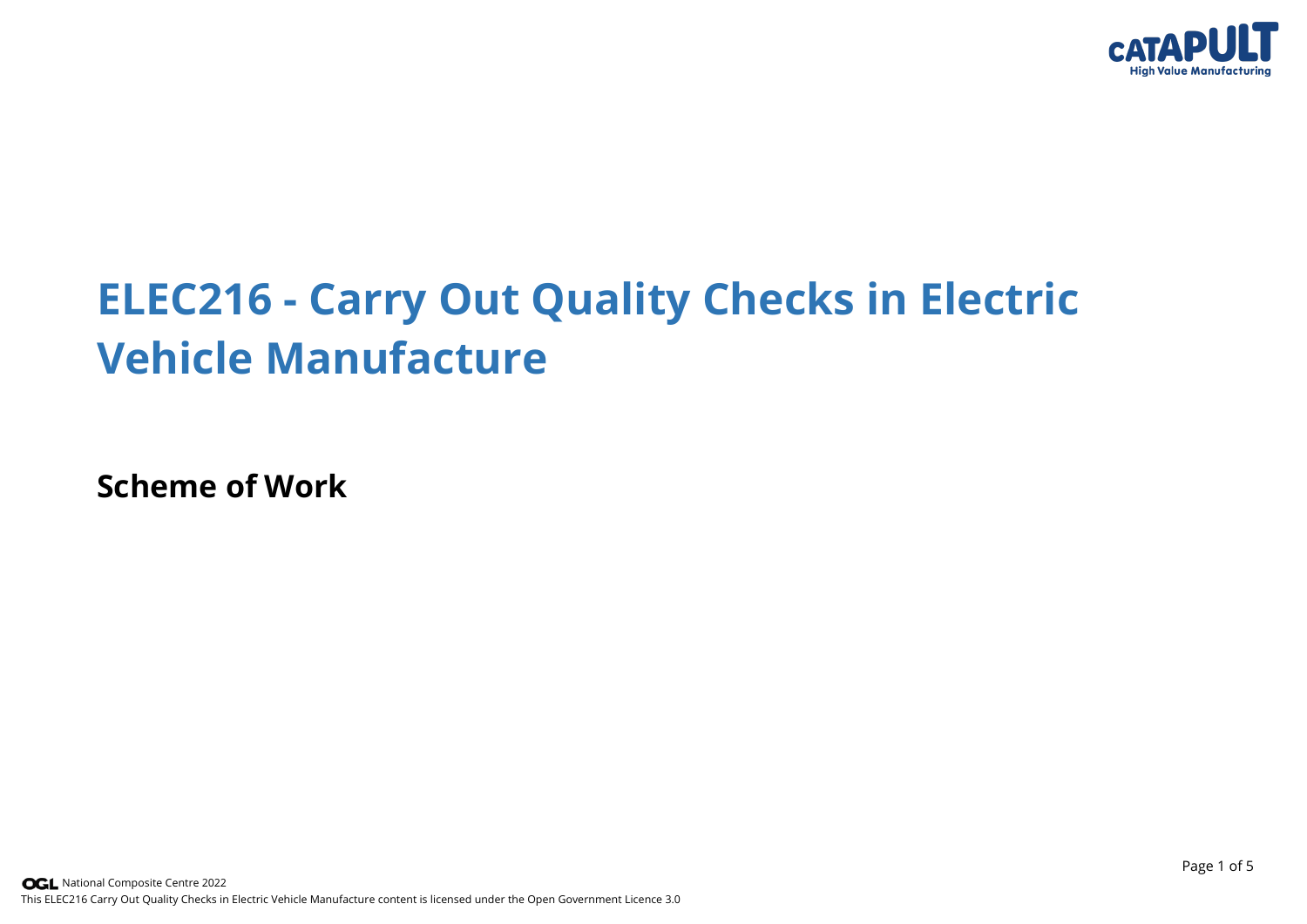

## **ELEC216 - Carry Out Quality Checks in Electric Vehicle Manufacture**

## **Scheme of Work**

| <b>Course/Qualification: Vehicle Electrification</b> |                                                                                                                                                                                      | <b>Tutor's Name:</b> |
|------------------------------------------------------|--------------------------------------------------------------------------------------------------------------------------------------------------------------------------------------|----------------------|
|                                                      | <b>Number of Sessions:</b><br>Delivery Hours: 8 Venue: Group: Caroline Company Control Company Company Company Company Company Company Compa                                         |                      |
|                                                      | <b>Learning Outcomes</b>                                                                                                                                                             |                      |
|                                                      | 1. Know how to follow standard operating procedures to carry out all specified<br>quality tests for the electric vehicle or electric vehicle sub-systems.                            |                      |
|                                                      | 2. Be able to follow manufacturer standard operating procedures to carry out<br>all specified quality tests for the electric vehicle or electric vehicle sub-<br>systems.            |                      |
|                                                      | 3. Understand how to interpret results of electric vehicle quality/functional<br>testing to determine and report an outcome.                                                         |                      |
| 4.                                                   | Describe the potential problems associated with vehicles with electric drive<br>systems during the inspection and testing process, how they occur, and how<br>they can be corrected. |                      |
|                                                      | 5. Know how to follow vehicle manufacturer operating procedures to safely<br>carry out quality and compliance checks on active safety systems on electric<br>vehicles.               |                      |
|                                                      | 6. Follow vehicle manufacturer operating procedures to safely carry out quality<br>and compliance checks on active safety systems on electric vehicles.                              |                      |
|                                                      | 7. Be able to document all findings in the manufacturer's quality management<br>system.                                                                                              |                      |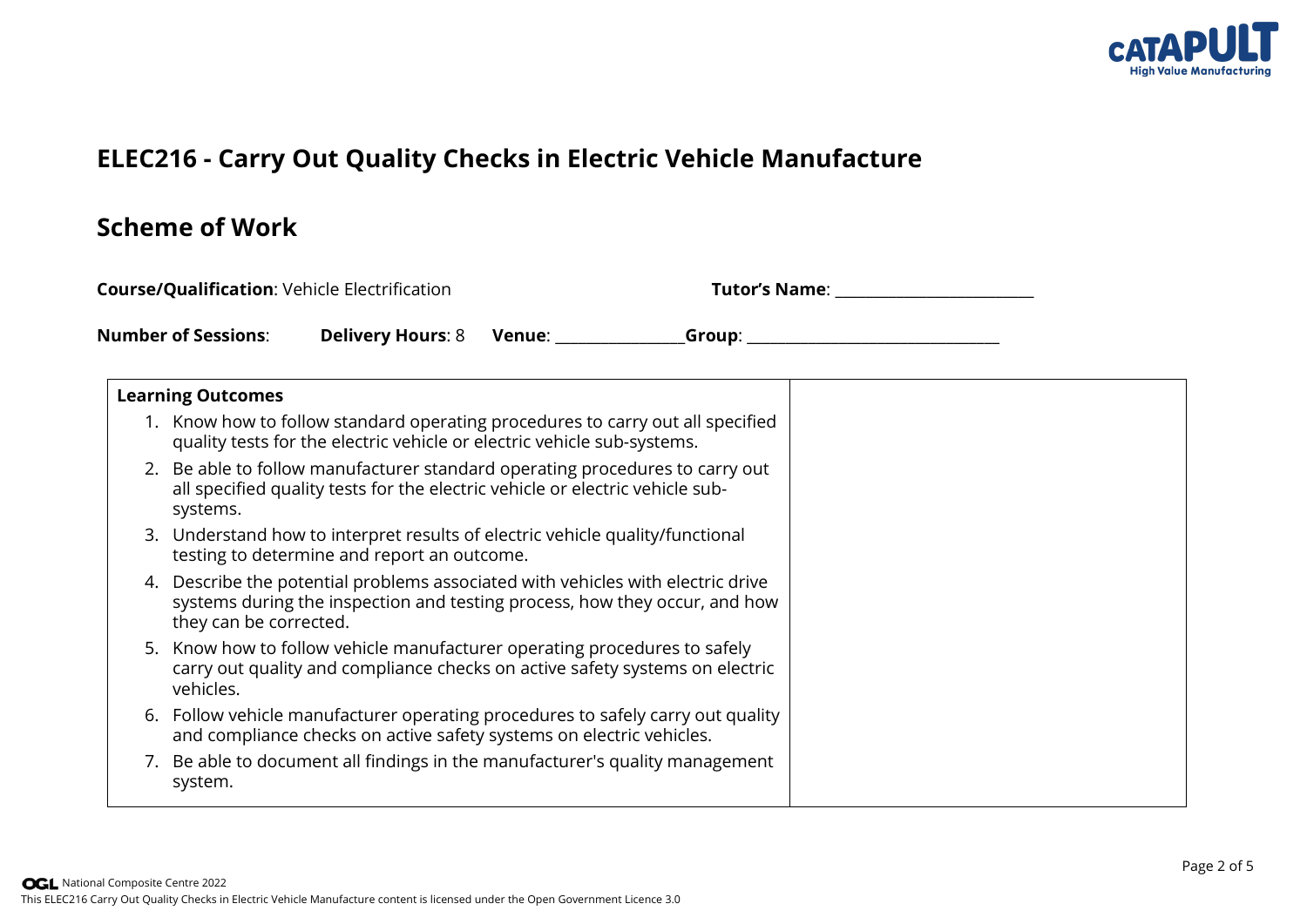

| Session      | <b>Learning Outcome No.</b>                                                                                                                                                               | <b>Activities and Resources</b>                                                                                                                                                                                                                                                                                               | Assessment                                                 |
|--------------|-------------------------------------------------------------------------------------------------------------------------------------------------------------------------------------------|-------------------------------------------------------------------------------------------------------------------------------------------------------------------------------------------------------------------------------------------------------------------------------------------------------------------------------|------------------------------------------------------------|
| (AM)<br>hour | <b>LO1</b> - Know how to follow standard<br>operating procedures to carry out all<br>specified quality tests for the electric<br>vehicle or electric vehicle sub-systems.                 | Learners to complete the following slides/e-learning modules:<br>$05 - 14$<br><b>Assessment Criteria:</b><br>Understanding Quality Control (QC).                                                                                                                                                                              | Completion of<br>e-learning /<br>Question<br>sheet / Tasks |
| hour         | <b>LO2</b> - Be able to follow manufacturer<br>standard operating procedures to carry<br>out all specified quality tests for the<br>electric vehicle or electric vehicle sub-<br>systems. | Learners to complete the following slides/e-learning modules:<br>$16 - 64$<br><b>Assessment Criteria:</b><br>Know QC methods and sample testing.<br>Understand the Taguchi and Kaizen method.<br>Be aware of Statistical Quality Control (SQC) and<br>Acceptable Quality Level (AQL).<br>Know methods used in sample testing. | Completion of<br>e-learning /<br>Question<br>sheet / Tasks |
| 1 hour       | <b>LO3</b> - Understand how to interpret<br>results of electric vehicle<br>quality/functional testing to determine<br>and report an outcome.                                              | Learners to complete the following slides/e-learning modules:<br>66-85<br><b>Assessment Criteria:</b><br>Be aware of tools used for physical measurements in<br>sample testing.                                                                                                                                               | Completion of<br>e-learning /<br>Question<br>sheet / Tasks |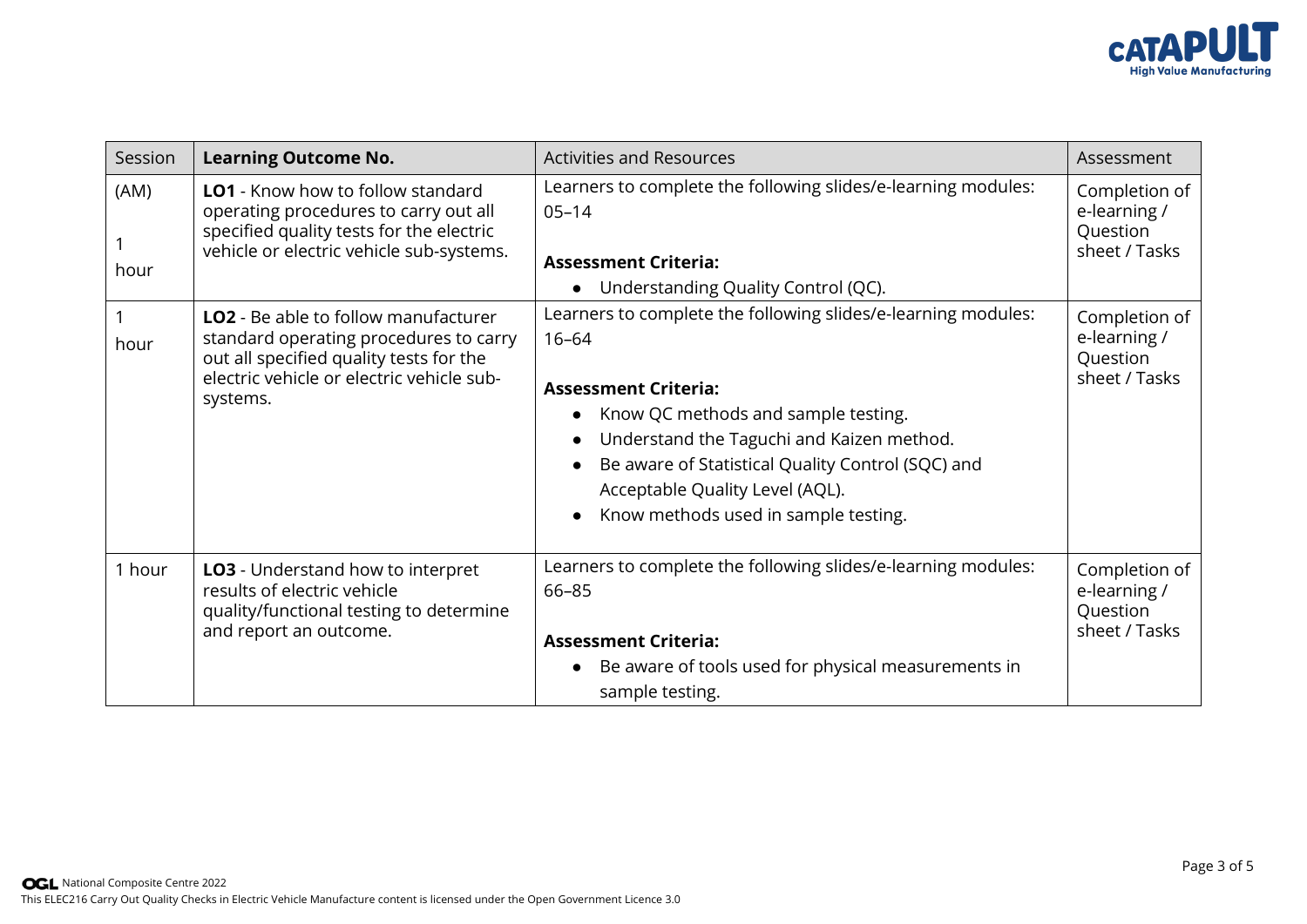

| 1 hour          | <b>LO4</b> - Describe the potential problems<br>associated with vehicles with electric<br>drive systems during the inspection<br>and testing process, how they occur,<br>and how they can be corrected. | Learners to complete the following slides/e-learning modules:<br>87-98<br><b>Assessment Criteria:</b><br>Understand electrical/electronic quality control and<br>testing.                                 | Completion of<br>e-learning /<br>Question<br>sheet / Tasks |
|-----------------|---------------------------------------------------------------------------------------------------------------------------------------------------------------------------------------------------------|-----------------------------------------------------------------------------------------------------------------------------------------------------------------------------------------------------------|------------------------------------------------------------|
| (PM)<br>2 hours | <b>LO5</b> - Know how to follow vehicle<br>manufacturer operating procedures to<br>safely carry out quality and compliance<br>checks on active safety systems on<br>electric vehicles.                  | Learners to complete the following slides/e-learning modules:<br>100-111<br><b>Assessment Criteria:</b><br>Know the quality control methods used by:<br>a. Toyota.<br>b. Ford.<br>c. Other manufacturers. | Written<br>assignment                                      |
| (PM)<br>2 hours | <b>LO6</b> - Follow vehicle manufacturer<br>operating procedures to safely carry out<br>quality and compliance checks on active<br>safety systems on electric vehicles.                                 | Learners to complete the following slides/e-learning modules:<br>100-111<br><b>Assessment Criteria:</b><br>Be able to follow the quality and compliance checks on<br>electric vehicle systems.            |                                                            |